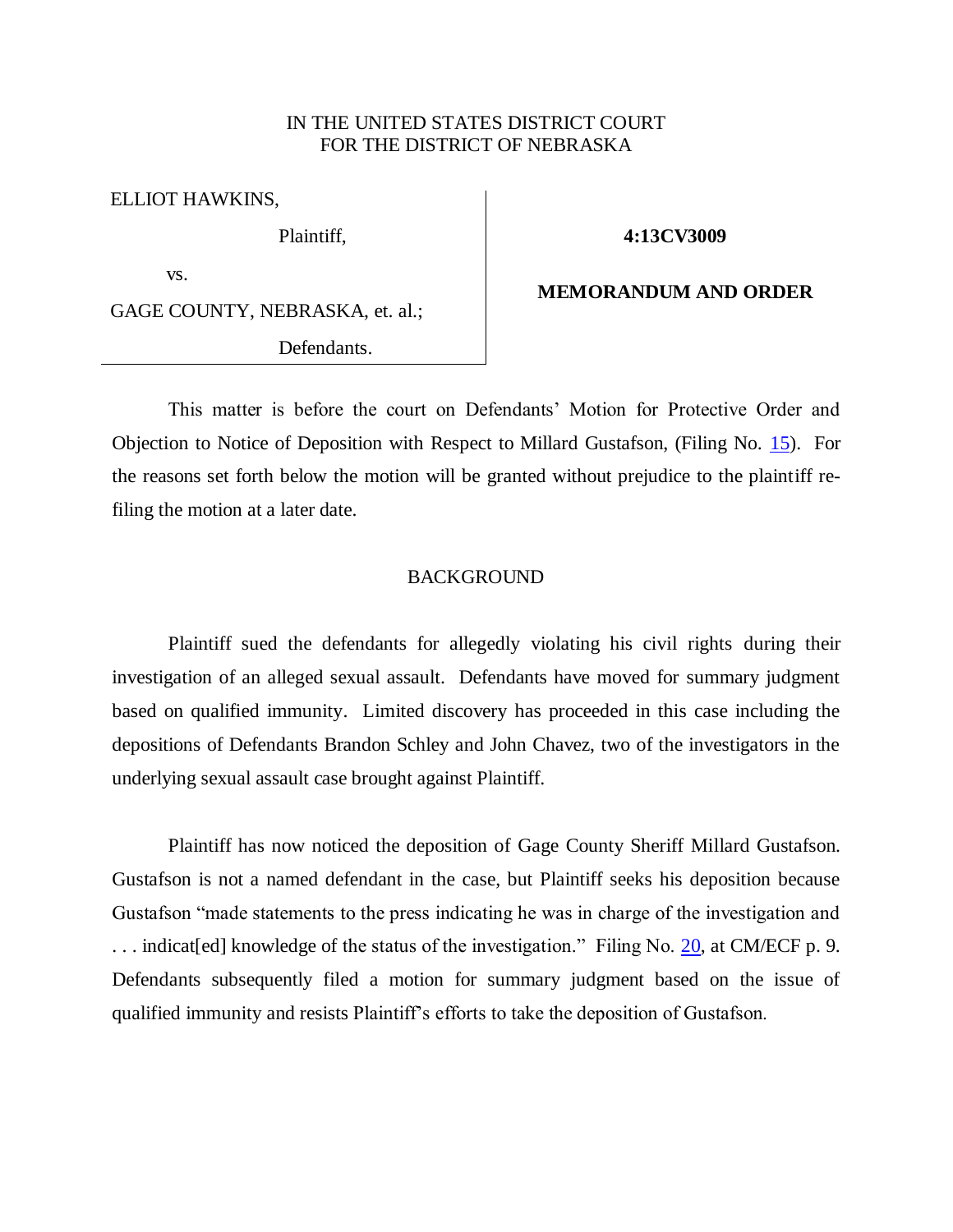## LEGAL ANALYSIS

The doctrine of qualified immunity is designed to protect state actors from monetary damages and the costs associated with litigation, such as discovery. [Harlow v. Fitzgerald,](http://westlaw.com/find/default.wl?ft=Y&referencepositiontype=S&rs=btil2.0&rp=%2ffind%2fdefault.wl&serialnum=1982128582&fn=_top&referenceposition=817&findtype=Y&vr=2.0&db=0000780&wbtoolsId=1982128582&HistoryType=F)  [457 U.S. 800, 817-818 \(1982\).](http://westlaw.com/find/default.wl?ft=Y&referencepositiontype=S&rs=btil2.0&rp=%2ffind%2fdefault.wl&serialnum=1982128582&fn=_top&referenceposition=817&findtype=Y&vr=2.0&db=0000780&wbtoolsId=1982128582&HistoryType=F) Qualified immunity is "an immunity from suit rather than a mere defense to liability." [Hunter v. Bryant, 502 U.S. 224 \(1991\);](http://westlaw.com/find/default.wl?ft=Y&db=0000780&rs=btil2.0&rp=%2ffind%2fdefault.wl&serialnum=1991203355&fn=_top&findtype=Y&vr=2.0&wbtoolsId=1991203355&HistoryType=F) [Mitchell v. Forsyth, 472](http://westlaw.com/find/default.wl?ft=Y&referencepositiontype=S&rs=btil2.0&rp=%2ffind%2fdefault.wl&serialnum=1985131120&fn=_top&referenceposition=526&findtype=Y&vr=2.0&db=0000780&wbtoolsId=1985131120&HistoryType=F)  [U.S. 511, 526 \(1985\).](http://westlaw.com/find/default.wl?ft=Y&referencepositiontype=S&rs=btil2.0&rp=%2ffind%2fdefault.wl&serialnum=1985131120&fn=_top&referenceposition=526&findtype=Y&vr=2.0&db=0000780&wbtoolsId=1985131120&HistoryType=F) Thus, where qualified immunity is asserted as a defense, it is within the discretion of the court to stay discovery until the issue of qualified immunity is resolved. See [Ballard v. Heineman, 548 F.3d 1132 \(8th Cir. 2008\).](http://westlaw.com/find/default.wl?ft=Y&db=0000506&rs=btil2.0&rp=%2ffind%2fdefault.wl&serialnum=2017557570&fn=_top&findtype=Y&vr=2.0&wbtoolsId=2017557570&HistoryType=F) A plaintiff may move to conduct limited discovery, but any such motion must indicate "specific facts . . . discovery might uncover" regarding the qualified immunity defense. [Fed. R. Civ. P. 56\(f\);](http://westlaw.com/find/default.wl?ft=L&docname=USFRCPR56&rs=btil2.0&rp=%2ffind%2fdefault.wl&fn=_top&findtype=L&vr=2.0&db=1000600&wbtoolsId=USFRCPR56&HistoryType=F) [Ballard, 548 F.3d](http://westlaw.com/find/default.wl?ft=Y&db=0000506&rs=btil2.0&rp=%2ffind%2fdefault.wl&serialnum=2017557570&fn=_top&findtype=Y&vr=2.0&wbtoolsId=2017557570&HistoryType=F)  [at 1137;](http://westlaw.com/find/default.wl?ft=Y&db=0000506&rs=btil2.0&rp=%2ffind%2fdefault.wl&serialnum=2017557570&fn=_top&findtype=Y&vr=2.0&wbtoolsId=2017557570&HistoryType=F) see also [Britton v. Thompson, No. 7:08cv5008, 2009 WL 2365389 \(D. Neb. July 29,](http://westlaw.com/find/default.wl?ft=Y&db=0000999&rs=btil2.0&rp=%2ffind%2fdefault.wl&serialnum=2019524979&fn=_top&findtype=Y&vr=2.0&wbtoolsId=2019524979&HistoryType=F)  [2009\).](http://westlaw.com/find/default.wl?ft=Y&db=0000999&rs=btil2.0&rp=%2ffind%2fdefault.wl&serialnum=2019524979&fn=_top&findtype=Y&vr=2.0&wbtoolsId=2019524979&HistoryType=F)

Here the parties commenced limited discovery, (see Filing No. [6\)](https://ecf.ned.uscourts.gov/doc1/11312723106), on the issue of qualified immunity and Defendants have consented to the depositions of two of the investigators for the Gage County Sheriff's Department. Plaintiffs seek to depose Gustafson so that Plaintiff can "explore what was being portrayed to him to make the comments [to the media] that this was the worst sexual assault he had seen in his 36 years." Filing No. [20,](https://ecf.ned.uscourts.gov/doc1/11312772786) at CM/ECF p. 9.

Gustafson submitted a sworn affidavit that he "did not directly or personally conduct any investigative tasks regarding the alleged sexual assault" and that his knowledge of the case came from approximately two or three debriefings "in which officers who were directly involved in the investigation verbally discussed the case." Filing No. [16-1,](https://ecf.ned.uscourts.gov/doc1/11312772285) at CM/ECF p. 2. Thus, he asserts his knowledge is limited to what he was told by the investigators.

Plaintiff has had the opportunity to depose at least two of the investigators in this case and review a copy of the Gage County Sheriff's Office investigative file regarding the